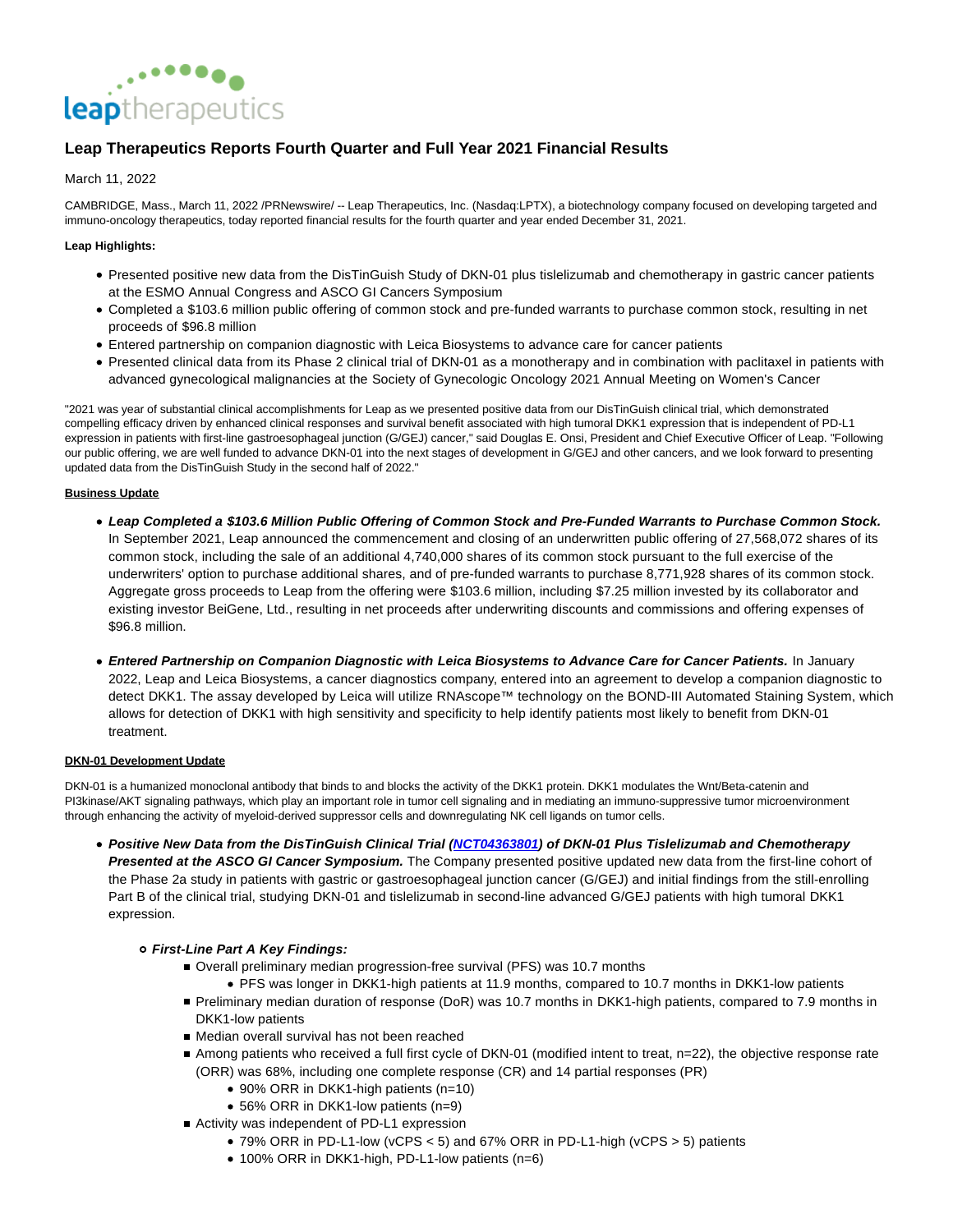- Combination was well tolerated, safety profile consistent with previous update and reflecting the underlying patient population
- **Second-Line Part B Key Findings:**
	- DKN-01 and tislelizumab administered in DKK1-high, PD-1 naïve patients was well tolerated at both 300mg and 600mg DKN-01 doses
	- Among evaluable patients who received a full first cycle of DKN-01 (response evaluable modified intent to treat, n=20), the objective response rate (ORR) was 25%, including 5 PRs and 4 stable disease (SD). One additional patient has had an irPR by iRECIST criteria
	- **PD-L1** expression is low overall in the study population and not correlated with DKK1 expression
	- The study is ongoing and enrolling in the 600mg DKN-01 cohort. Twelve patients were on study at the time of the data cut, four of whom had not yet had their first imaging assessment
- **Final Data for DKN-01 as a Monotherapy or in Combination with Paclitaxel in Groups Composed of Epithelial Endometrial Cancer (EEC), Epithelial Ovarian Cancer (EOC), or Carcinosarcoma (MMMT) Patients Presented at the SGO 2021 Virtual Meeting on Women's Cancer.** The key findings from the study were:
	- **DKN-01 has enhanced activity in patients whose tumors express high levels of DKK1:** In the group of 23 EEC patients treated with DKN-01 monotherapy for whom DKK1 expression data was available, patients with DKK1-high tumors (n=8) achieved 1 CR and 1 PR, along with greater ORR (25% vs. 0%), DCR (63% vs. 7%), and median PFS (4.3 months vs. 1.8 months [HR 0.26; 95 CI: 0.09, 0.75]) compared to patients with DKK1-low tumors (n=15). In the group of 24 EEC patients treated with DKN-01 plus paclitaxel, 72% of whom had received three or more prior systemic therapies, DKK1-high patients (n=11) had improved median PFS (5.4 months vs. 1.8 months [HR 0.34; 95% CI: 0.12, 0.97]) compared to DKK1-low patients (n=9).

#### **Selected Year-End and Fourth Quarter 2021 Financial Results**

Net Loss was \$40.6 million for the year ended December 31, 2021, compared to \$27.5 million for the year ended December 31, 2020. The increase was primarily due to increased research and development expenses and general and administrative expenses.

License revenues were \$1.5 million for each of the full years 2021 and 2020, and relate to the agreement with BeiGene for the development and commercialization of DKN-01 in Asia (excluding Japan), Australia, and New Zealand. License revenues were \$0.4 million for each of the fourth quarters 2021 and 2020.

Research and development expenses were \$32.2 million for the full year 2021, compared to \$20.4 million for the same period in 2020. Research and development expenses were \$8.1 million for the fourth quarter ended 2021, compared to \$5.1 million for the same period in 2020. The increases were primarily due to an increase in manufacturing costs related to clinical trial material due to timing of manufacturing campaigns, an increase in clinical trial costs due to timing of patient enrollment in the DisTinGuish study, and an increase in payroll and other related expenses due to an increase in headcount of research and development full time employees.

General and administrative expenses were \$10.8 million for the full year 2021, compared to \$9.6 million for the same period in 2020. General and administrative expenses were \$2.8 million for the fourth quarter ended 2021, compared to \$2.4 million for the same period in 2020. The increases were primarily due to an increase in payroll and other related expenses due to an increase in headcount of general and administrative full time employees and an increase in compensation expense.

Cash and cash equivalents totaled \$114.9 million at December 31, 2021. Research and development incentive receivables totaled \$1.2 million at December 31, 2021.

# **About Leap Therapeutics**

Leap Therapeutics (Nasdaq: LPTX) is focused on developing targeted and immuno-oncology therapeutics. Leap's most advanced clinical candidate, DKN-01, is a humanized monoclonal antibody targeting the Dickkopf-1 (DKK1) protein. DKN-01 is in clinical trials in patients with esophagogastric, hepatobiliary, gynecologic, and prostate cancers. Leap has entered into a strategic collaboration with BeiGene, Ltd. for the rights to develop DKN-01 in Asia (excluding Japan), Australia, and New Zealand. For more information about Leap Therapeutics, visi[t http://www.leaptx.com o](https://c212.net/c/link/?t=0&l=en&o=3469693-1&h=3988109836&u=http%3A%2F%2Fwww.leaptx.com%2F&a=http%3A%2F%2Fwww.leaptx.com)r view our public filings with the SEC that are available via EDGAR at [http://www.sec.gov o](https://c212.net/c/link/?t=0&l=en&o=3469693-1&h=3323761030&u=http%3A%2F%2Fwww.sec.gov%2F&a=http%3A%2F%2Fwww.sec.gov)r vi[a https://investors.leaptx.com/.](https://c212.net/c/link/?t=0&l=en&o=3469693-1&h=554804272&u=https%3A%2F%2Finvestors.leaptx.com%2F&a=https%3A%2F%2Finvestors.leaptx.com%2F)

#### **FORWARD-LOOKING STATEMENTS**

This press release contains forward-looking statements within the meaning of Section 27A of the Securities Act of 1933, as amended, Section 21E of the Securities Exchange Act of 1934, as amended, and the Private Securities Litigation Reform Act of 1995, which involve risks and uncertainties. These statements include Leap's expectations with respect to the development and advancement of DKN-01, including the initiation, timing and design of future studies, enrollment in clinical studies, potential for the receipt of future option exercise, milestone, or royalty payments from BeiGene, and other future expectations, plans and prospects. Although Leap believes that the expectations reflected in such forward-looking statements are reasonable as of the date made, forward-looking statements are subject to known and unknown risks, uncertainties and other factors that could cause actual results to differ materially from our expectations. Such risks and uncertainties include, but are not limited to: that the initiation, conduct, and completion of clinical trials, laboratory operations, manufacturing campaigns, and other studies may be delayed, adversely affected, or impacted by COVID-19 related issues; unstable global market and economic conditions; the accuracy of our estimates regarding expenses, future revenues, capital requirements and needs for financing; the outcome, cost, and timing of our product development activities and clinical trials; the uncertain clinical development process, including the risk that clinical trials may not have an effective design or generate positive results; our ability to obtain and maintain regulatory approval of our drug product candidates; the size and growth potential of the markets for our drug product candidates; our ability to continue obtaining and maintaining intellectual property protection for our drug product candidates; and other risks. Detailed information regarding factors that may cause actual results to differ materially is included in Leap Therapeutics' periodic filings with the SEC, including Leap's Annual Report on Form 10-K for the fiscal year ended December 31, 2021, as filed with the SEC on March 11, 2022 and as may be updated by Leap's Quarterly Reports on Form 10-Q and the other reports Leap files from time to time with the SEC. Any forward-looking statement contained in this release speaks only as of its date. Leap undertakes no obligation to update any forward-looking statement contained in this release to reflect events or circumstances occurring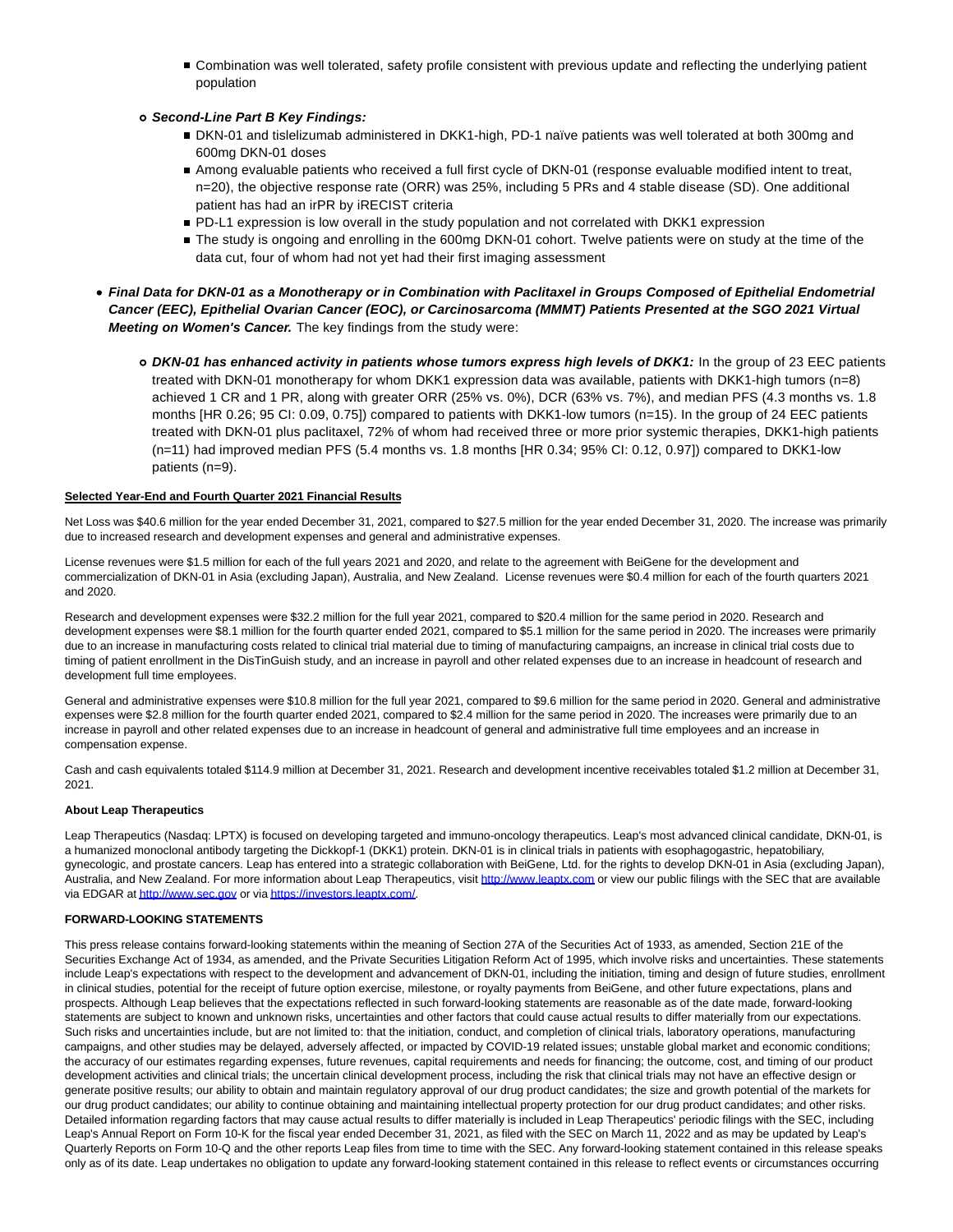after its date or to reflect the occurrence of unanticipated events.

#### **CONTACT:**

Douglas E. Onsi President & Chief Executive Officer Leap Therapeutics, Inc. 617-714-0360 [donsi@leaptx.com](mailto:donsi@leaptx.com)

Matthew DeYoung Investor Relations Argot Partners 212-600-1902 [leap@argotpartners.com](mailto:leap@argotpartners.com)

#### **Leap Therapeutics, Inc. Consolidated Statements of Operations (in thousands, except share and per share amounts)**

|                                                                          |                               |            |      |                                       |      | (Unaudited) |    |            |
|--------------------------------------------------------------------------|-------------------------------|------------|------|---------------------------------------|------|-------------|----|------------|
|                                                                          | <b>Year Ended December 31</b> |            |      | <b>Three Months Ended December 31</b> |      |             |    |            |
|                                                                          | 2020<br>2021                  |            | 2021 |                                       | 2020 |             |    |            |
| License revenue                                                          | - \$                          | 1,500      | \$   | 1,500                                 | \$   | 375         | \$ | 375        |
| Operating expenses:                                                      |                               |            |      |                                       |      |             |    |            |
| Research and development                                                 |                               | 32.160     |      | 20,423                                |      | 8,070       |    | 5,101      |
| General and administrative                                               |                               | 10,766     |      | 9,616                                 |      | 2,793       |    | 2,428      |
| Total operating expenses                                                 |                               | 42,926     |      | 30,039                                |      | 10,863      |    | 7,529      |
| Loss from operations                                                     |                               | (41, 426)  |      | (28, 539)                             |      | (10, 488)   |    | (7, 154)   |
| Interest income                                                          |                               | 9          |      | 93                                    |      | 5           |    | 2          |
| Interest expense                                                         |                               | (41)       |      | (39)                                  |      | (2)         |    | 3          |
| Australian research and development incentives                           |                               | 1.226      |      | 231                                   |      | (358)       |    | (112)      |
| Foreign currency gains (losses)                                          |                               | (379)      |      | 738                                   |      | 31          |    | 549        |
| Loss before income taxes                                                 |                               | (40, 611)  |      | (27, 516)                             |      | (10, 812)   |    | (6, 712)   |
| Income taxes                                                             |                               | 24         |      | 2                                     |      | 24          |    | 2          |
| Net loss                                                                 |                               | (40, 587)  |      | (27, 514)                             |      | (10, 788)   |    | (6, 710)   |
| Dividend attributable to down round feature of warrants                  |                               |            |      | (303)                                 |      |             |    |            |
| Dividend attributable to Series A & B convertible preferred stock        |                               |            |      | (372)                                 |      |             |    |            |
| Series A & B convertible preferred stock - beneficial conversion feature |                               |            |      | (9, 399)                              |      |             |    |            |
| Net loss attributable to common stockholders                             | S                             | (40, 587)  | \$   | (37, 588)                             | \$   | (10, 788)   | \$ | (6, 710)   |
| Net loss per share                                                       |                               |            |      |                                       |      |             |    |            |
| <b>Basic</b>                                                             |                               | (0.47)     | \$   | (0.63)                                | \$   | (0.10)      | \$ | (0.09)     |
| <b>Diluted</b>                                                           |                               | (0.47)     | \$   | (0.63)                                | \$   | (0.10)      | \$ | (0.09)     |
| Weighted average common shares outstanding                               |                               |            |      |                                       |      |             |    |            |
| <b>Basic</b>                                                             |                               | 85,825,283 |      | 59,327,713                            |      | 113,107,809 |    | 76,376,160 |
| <b>Diluted</b>                                                           |                               | 85,825,283 |      | 59,327,713                            |      | 113,107,809 |    | 76,376,160 |

#### **Leap Therapeutics, Inc. Consolidated Balance Sheets (in thousands, except share and per share amounts)**

|                                               |      |         | December 31. |        |  |
|-----------------------------------------------|------|---------|--------------|--------|--|
|                                               | 2021 |         | 2020         |        |  |
| <b>Assets</b>                                 |      |         |              |        |  |
| Current assets:                               |      |         |              |        |  |
| Cash and cash equivalents                     | \$   | 114.916 | \$           | 52,071 |  |
| Research and development incentive receivable |      | 1,189   |              | 73     |  |
| Prepaid expenses and other current assets     |      | 769     |              | 130    |  |
| Total current assets                          |      | 116,874 |              | 52.274 |  |
| Property and equipment, net                   |      | 36      |              | 65     |  |
| Right of use assets, net                      |      | 459     |              | 528    |  |
| Deferred tax assets                           |      | 159     |              | 179    |  |